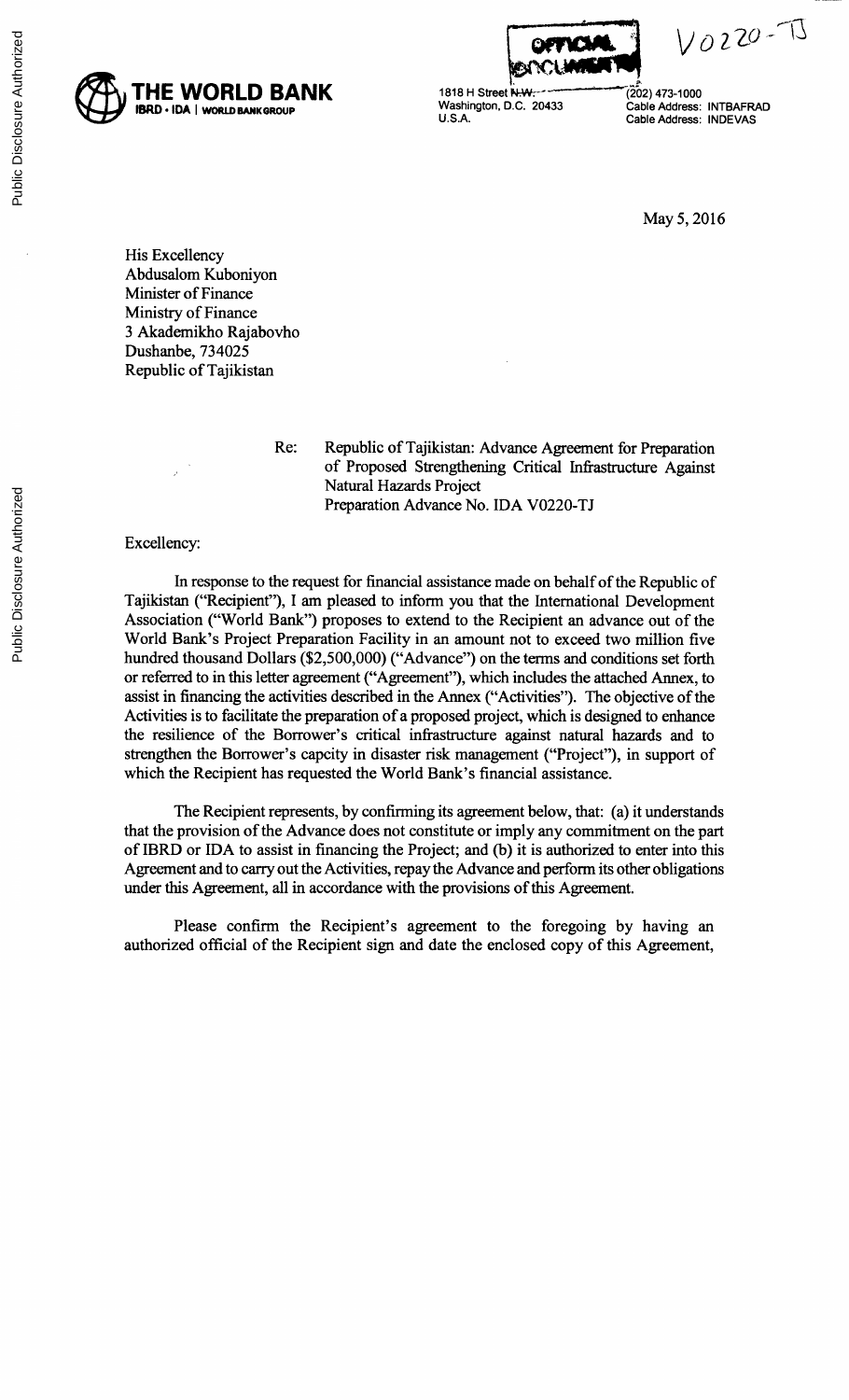and returning it to the World Bank. Upon receipt **by** the World Bank of this countersigned copy, this Agreement shall become effective as of the date of the countersignature.

> Very truly yours, **INTERNATIONAL DEVELOPMENT ASSOCIATION**

By\_

Mariam Sherman Acting Regional Director Central Asia

AGREED: REPUBLIC OF **TAJIKISTAN By\_\_\_** Authorized Represehtative

Name Abdusa Lom Qurboniy<sup>on</sup>

*Title Minister of Finance* 

Date:  $\frac{\textstyle n}{\textstyle \mu}$   $\frac{\textstyle n}{\textstyle \mu}$   $\frac{\textstyle 30}{\textstyle \mu}$   $\frac{\textstyle 2016}{\textstyle \mu}$ 

Enclosures:

**(1)** "Standard Conditions for Advances Made **by** the World Bank under its Project Preparation Facility", dated July **31,** 2010; and

(2) Disbursement Letter for the Advance of the same date as this Agreement, together with "World Bank Disbursement Guidelines for Projects", dated May **1, 2006.**

2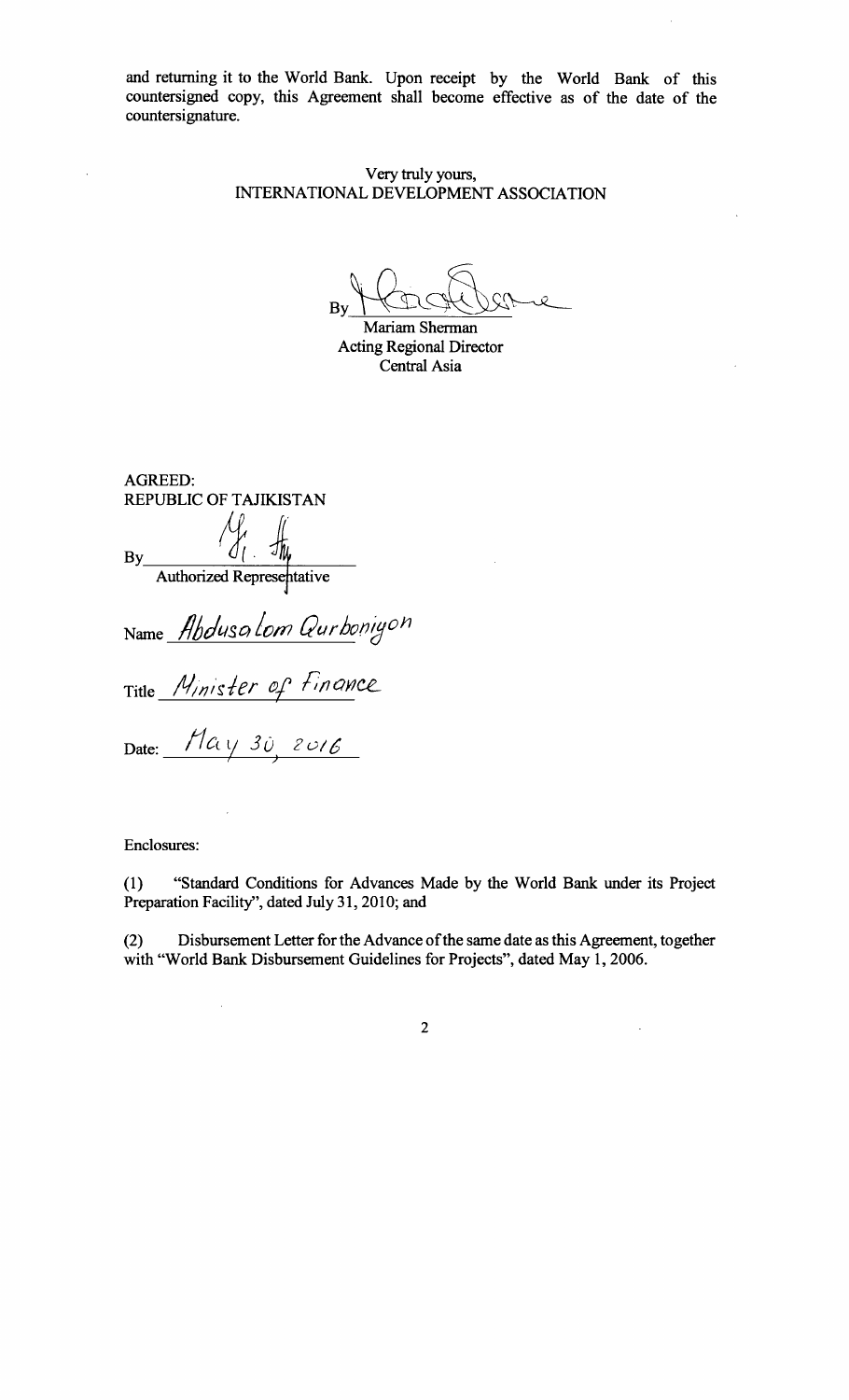**PPA No.**  $\sqrt{0220 - 11}$ 

#### **Article I Standard Conditions; Definitions**

*1.01. Standard Conditions.* The Standard Conditions for Advances Made **by** the World Bank under its Project Preparation Facility dated July **31,** 2010 ("Standard Conditions"), constitute an integral part of this Agreement.

1.02. *Definitions.* Unless the context requires otherwise, the capitalized terms used in this Agreement have the meanings ascribed to them in the Standard Conditions or in this Agreement.

# **Article II Execution of the Activities**

*2.01. Description of the Activities.* The Activities for which the Advance is provided consist of the following:

- (a) Provision of advisory services:
	- (i) for the preparation of studies on the technical feasibility of, and designs for, bridges and flood management infrastructure, in support of making the Recipient's critical infrastructure resilient against natural hazards;
	- (ii) for the preparation of economic analyses, environmental and social assessments, and a resettlement policy framework, and other technical studies that are needed in support of strengthening the Recipient's disaster risk management capacity, and making its critical infrastructure resilient against natural hazards; and
	- (iii) in support of project management related work to be carried out **by** the Recipient's Ministry of Finance, Ministry of Transport, and Agency for Land Reclamation and Irrigation (or any successor or successors thereto), including, specifically, in the areas of procurement and financial management.
- **(b)** Carrying out of audits in accordance with Section **2.05** of this Agreement.

*2.02. Execution of the Activities Generally.* The Recipient declares its commitment to the objectives of the Activities. To this end, the Recipient shall carry out the Activities through the Project Implementation Unit within the Recipient's Ministry of Finance, in accordance with the provisions of: (a) Article II of the Standard Conditions; **(b)** this Article **II;** and (c) the "Guidelines on Preventing and Combating Fraud and Corruption in Projects Financed **by** IBRD Loans and **IDA** Credits and Grants", dated October *15,* **2006,** and revised in January **2011.**

*2.03. Institutional and Other Arrangements.* The Recipient's Ministry of Finance, through its Project Implementation Unit, shall: (a) coordinate with other relevant Recipient ministries and agencies in carrying out the Activities; and **(b)** ensure, in particular, that the Recipient's Ministry of Transport and Agency for Land Reclamation and Irrigation provide necessary inputs in matters related to their areas of relevance, including in the preparation and/or clearance of terms of

**3**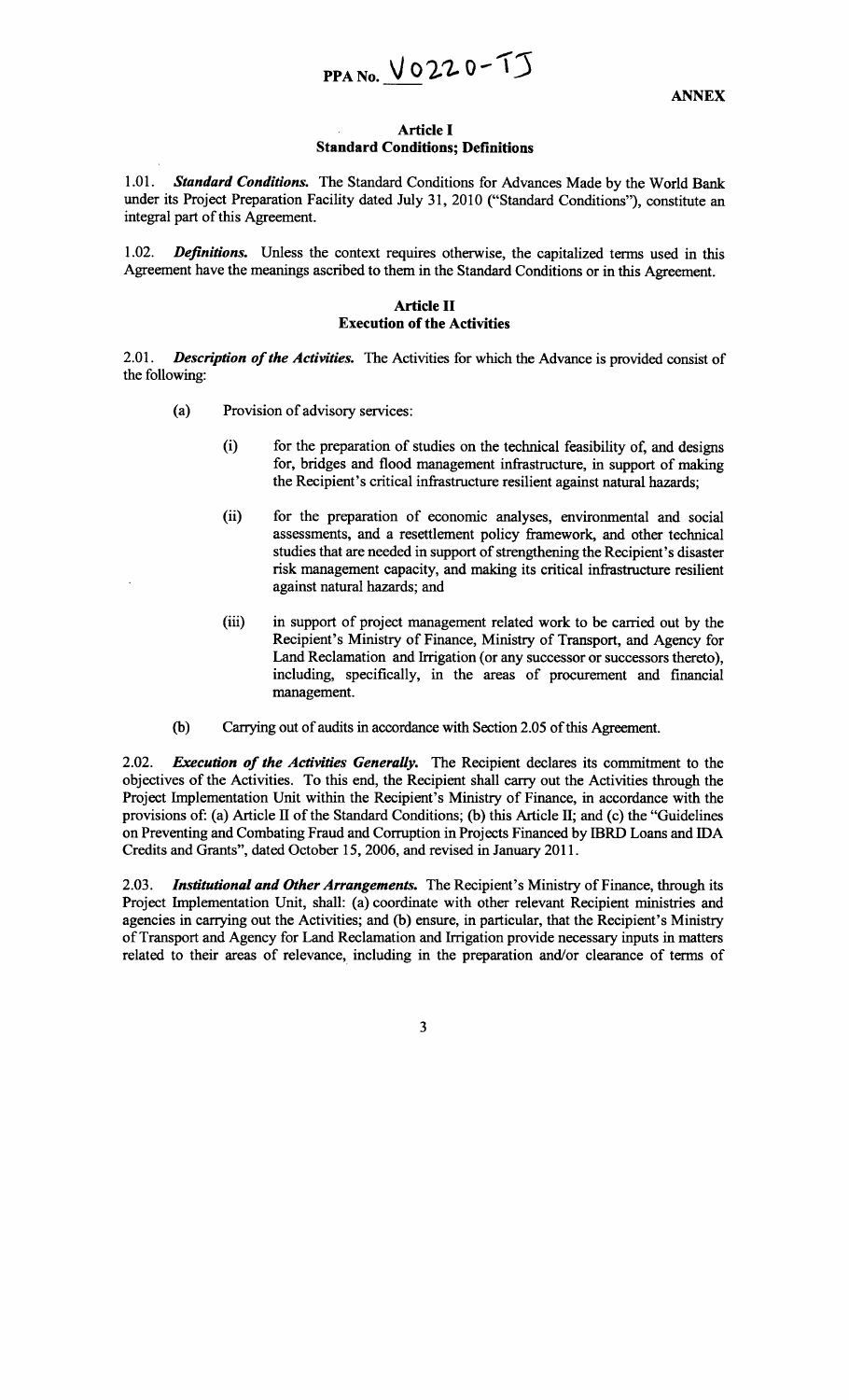reference for, and in the selection of, providers of advisory services financed **by** the proceeds of this Advance.

*2.04. Monitoring, Reporting and Evaluation of the Activities.* The Recipient shall monitor and evaluate the progress of the Activities in accordance with the provisions of Section **2.08** of the Standard Conditions.

# *2.05. Financial Management.*

(a) The Recipient shall ensure that a financial management system is maintained in accordance with the provisions of Section **2.09** of the Standard Conditions.

**(b)** The Recipient shall ensure that interim un-audited financial reports for the Activities are prepared and furnished to the World Bank not later than forty-five (45) days after the end of each calendar quarter, covering the quarter, in form and substance satisfactory to the World Bank.

**(c)** The Recipient shall have its Financial Statements audited in accordance with the provisions of Sections **2.09 (b)** of the Standard Conditions. Each such audit of the Financial Statements shall cover the period of one fiscal year of the Recipient, commencing with the fiscal year in which the first withdrawal under the Advance was made. The audited Financial Statements for such period shall be furnished to the World Bank not later than six months after the end of such period.

## *2.06. Procurement*

(a) General. **All** goods, non-consulting services and consultants' services required for the Activities and to be financed out of the proceeds of the Advance shall be procured in accordance with the requirements set forth or referred to in:

(i) Section **I** of the "Guidelines: Procurement of Goods, Works and Nonconsulting Services under IBRD Loans and **IDA** Credits and Grants **by** World Bank Borrowers" dated January 2011 (revised July 2014) ("Procurement Guidelines"), in the case of goods, and nonconsulting services;

(ii) Sections **I** and IV of the "Guidelines: Selection and Employment of Consultants under IBRD Loans and **IDA** Credits and Grants **by** World Bank Borrowers" dated January 2011 (revised July 2014) ("Consultant Guidelines") in the case of consultants' services; and

(iii) the provisions of this Section, as the same shall be elaborated in the procurement plan prepared and updated from time to time **by** the Recipient for the Activities in accordance with paragraph **1.18** of the Procurement Guidelines and paragraph **1.25** of the Consultant Guidelines ("Procurement Plan").

**(b)** Definitions. The capitalized terms used in the following paragraphs of this Section to describe particular procurement methods or methods of review **by** the World Bank of particular contracts, refer to the corresponding method described in Sections II and III of the Procurement Guidelines, or Sections **II,** III, IV and V of the Consultant Guidelines, as the case may be.

(c) Particular Methods of Procurement of Goods and Non-consulting Services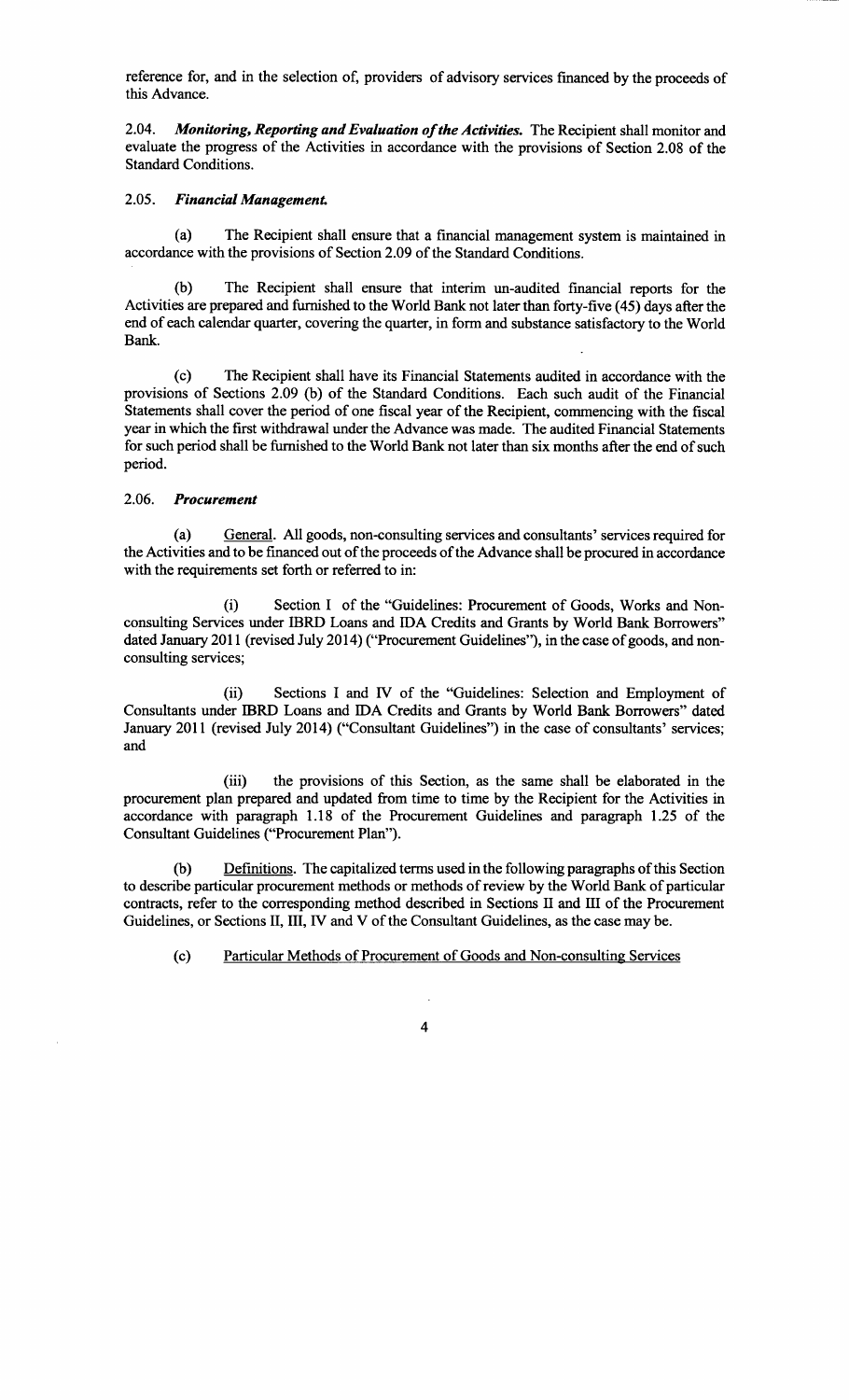(i) Except as otherwise provided in sub-paragraph (ii) below, goods and non-consulting services shall be procured under contracts awarded on the basis of International Competitive Bidding.

(ii) The following method, other than International Competitive Bidding, may be used for the procurement of goods and non-consulting services for those contracts specified in the Procurement Plan: Shopping.

#### **(d)** Particular Methods of Procurement of Consultants' Services

(i) Except as otherwise provided in item (ii) below, consultants' services shall be procured under contracts awarded on the basis of Quality- and Cost-based Selection.

(ii) The following methods may be used for the procurement of consultants' services for those assignments which are specified in the Procurement Plan: **(A)** Selection based on Consultants' Qualifications; (B) Selection under a Fixed Budget; **(C)** Least Cost Selection; **(D)** Single-source Selection of consulting firms; **(E)** Selection of Individual Consultants; and (F) Single-source Procedures for for the Selection of Individual Consultants.

(e) Review **by** the World Bank of Procurement Decisions. The Procurement Plan shall set forth those contracts which shall be subject to the World Bank's Prior Review. **All** other contracts shall be subject to Post Review **by** the World Bank.

## **Article III Withdrawal of the Advance**

*3.01. Eligible Expenditures.* The Recipient may withdraw the proceeds of the Advance in accordance with the provisions of: (a) Article **III** of the Standard Conditions; **(b)** this Section; and (c) such additional instructions as the World Bank may specify **by** notice to the Recipient (including the "World Bank Disbursement Guidelines for Projects" dated May **2006,** as revised from time to time **by** the World Bank and as made applicable to this Agreement pursuant to such instructions), to finance **100%** of Eligible Expenditures consisting of goods, non-consulting services and consultants' services (exclusive of value added tax, and customs duties and fees).

**3.02.** *Withdrawal Conditions.* Notwithstanding the provisions of Section **3.01** of this Agreement, no withdrawal shall be made:

(a) for payments made prior to the date of countersignature of this Agreement **by** the Recipient; or

**(b)** for any payment for value added tax, and customs duties and fees, levied **by** or in the territory of the Member Country in respect of goods and services.

*3.03. Refinancing Date.* The Refinancing Date is November **28, 2017.**

# **Article IV Terms of the Advance**

*4.01. Service Charge.* The Recipient shall pay **a** service charge on the Withdrawn Advance Balance at the rate of three-fourths of one percent (3/4 of **1%) per** annum. The service charge shall accrue from the respective dates on which amounts of the Advance are withdrawn and shall be paid

**5**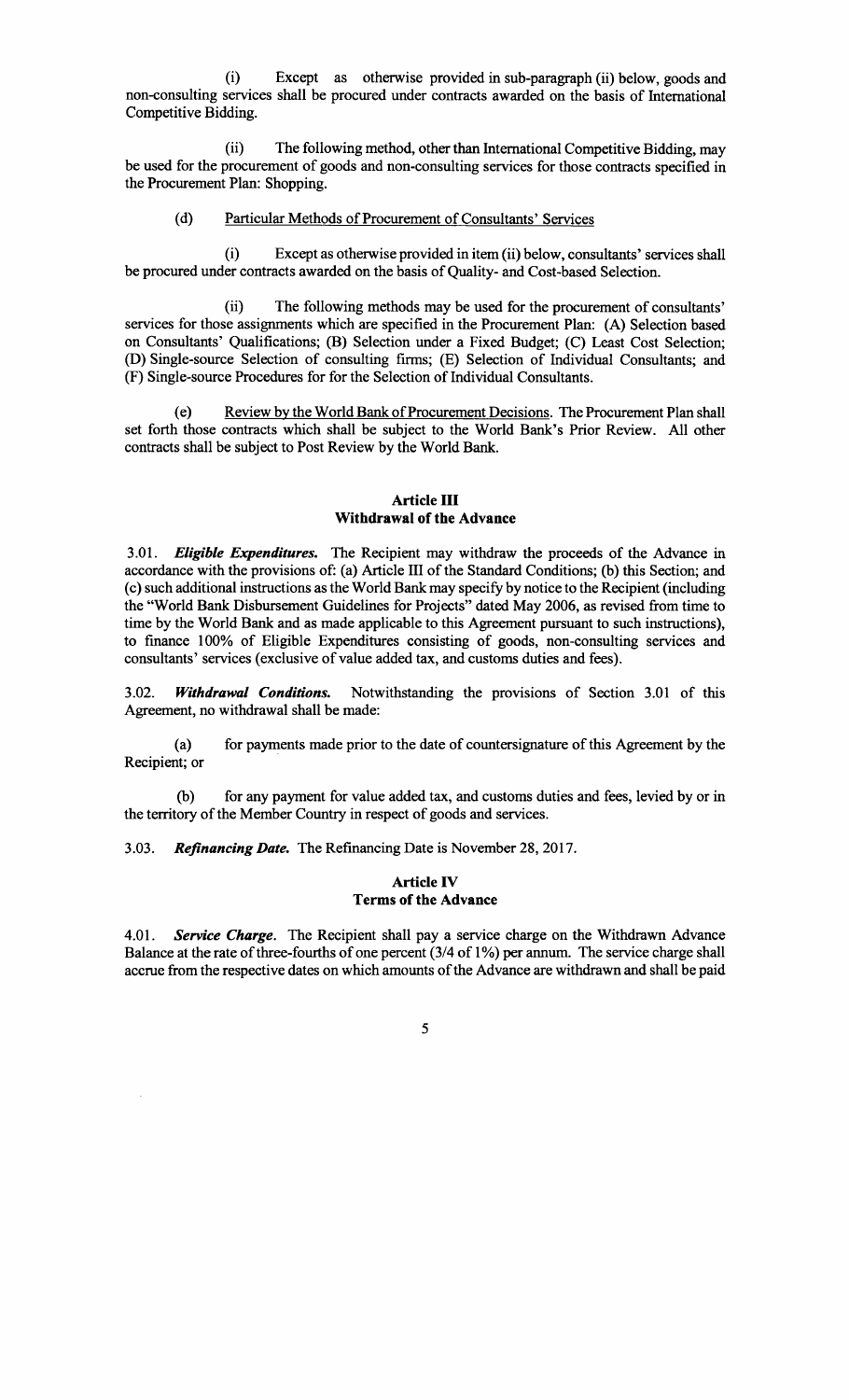in arrears in accordance with the provisions of Section 4.02 of this Agreement. Service charges shall be computed on the basis of a 360-day year of twelve 30-day months.

*4.02. Repayment.* The Withdrawn Advance Balance shall be repaid **by** the Recipient to the World Bank (together with any service charges accrued thereon) in accordance with the provisions of Article IV of the Standard Conditions and the following provisions:

(a) *Refinancing under the Refinancing Agreement:* **If,** on or before the Refinancing Date, a Refinancing Agreement has been executed **by** all of its parties, then the full amount of the Withdrawn Advance Balance shall be repaid to the World Bank (together with any service charges accrued on the Advance to the date of repayment) as soon as the Refinancing Agreement becomes effective, **by** means of a withdrawal **by** the World Bank of an amount of the Refinancing Proceeds equivalent to the Withdrawn Advance Balance plus such service charges, in accordance with the provisions of the Refinancing Agreement.

**(b)** *Repayment in the absence of a Refinancing Agreement:* **If,** on or before the Refinancing Date, no Refinancing Agreement has been executed **by** all of its parties, or if, **by** such date or at any time thereafter, it has been so executed but terminates without becoming effective, then:

(i) if the amount of the Withdrawn Advance Balance does not exceed **\$50,000,** it shall be repaid **by** the Recipient to the World Bank (together with service charges accrued on the Withdrawn Advance Balance to the date of repayment) on such date as the World Bank shall specify in a notice to the Recipient, which shall in no event be earlier than sixty **(60)** days following the date of dispatch of such notice; and

(ii) if the amount of the Withdrawn Advance Balance exceeds **\$50,000,** it (together with service charges accrued on the Withdrawn Advance Balance to the Notice Date) (the "Aggregate Balance") shall be paid **by** the Recipient to the World Bank in ten approximately equal semiannual installments, in the amounts and on the dates ("Payment Dates") which the World Bank shall specify in a notice to the Recipient. In no event shall the first Payment Date be set earlier than sixty **(60)** days following the date ("Notice Date") of dispatch of such notice. The Recipient shall pay a service charge on the Aggregate Balance at the rate of three-fourths of one percent (3/4 of 1 **%)** per annum, payable in arrears on each Payment Date. The service charge shall be computed on the basis of a 360-day year of twelve 30-day months.

# **Article V Recipient's Representative; Addresses**

*5.01. Recipient's Representative.* The Recipient's Representative referred to in Section **9.02** of the Standard Conditions is the Minister of Finance.

*5.02. Recipient's Address.* The Recipient's Address referred to in Section **9.01** of the Standard Conditions is:

Ministry of Finance **3** Akademikho Rajabovho Dushanbe, 734025 Republic of Tajikistan

**(992-372) 213320**